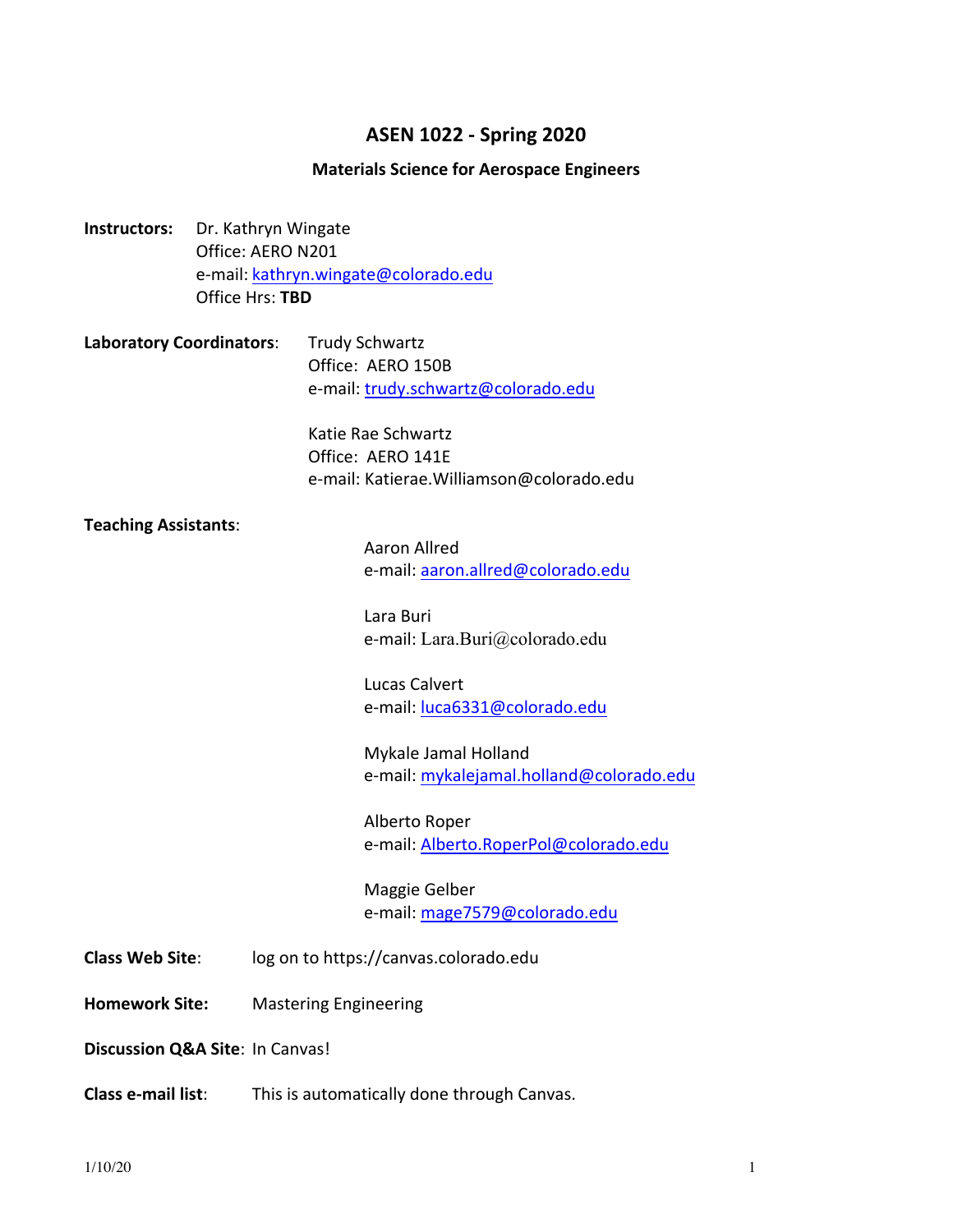| Texts:                | J.F. Schackelford, <i>Introduction to Material Science for Engineers</i> , 8 <sup>th</sup> edition.<br>Pearson., including Mastering Engineering site. |  |
|-----------------------|--------------------------------------------------------------------------------------------------------------------------------------------------------|--|
| <b>Prerequisites:</b> | APPM 1350 or MATH 1300 (minimum grade C). Required co-requisite courses:<br>COEN 1300 or ECEN 1310 or CSCI 1300 or CSCI 1310 or CSCI 1320.             |  |

**Course Objectives**: Introduce the fundamental understanding of the relation between composition, structure, processing, and properties of materials. Topics include atomic bonding, perfect and imperfect crystal structures, thermal and mechanical behavior of materials, and failure mechanisms, and heat treatment. This course will provide insight into the design and selection of materials for aerospace applications.

#### **Major Course Topics**:

- 1. Atomic bonding.
- 2. Perfect and imperfect crystalline structures.
- 3. Diffusion.
- 4. Mechanical and thermal behavior.
- 5. Failure mechanisms.
- 6. Phase diagrams.
- 7. Heat treatment.
- 8. Material processing techniques.
- 9. Design and selection of materials

## **Grading Guideline**:

| Group work: Lab 1 |           | 10%                                |
|-------------------|-----------|------------------------------------|
|                   | Homework* | 15% (Mastering Engineering)        |
| Individual:       | 3 Exams   | $75\%$ (= 25% + 25% + 25%)<br>100% |
|                   |           |                                    |

- Group work only counts toward final grade if total individual grade is C or better.
- No exam grades will be dropped.
- Please verify all your scores and grades on Canvas within 2 weeks after they are posted; requests to change a score need to be made within this period. All grade requests come to **the instructor in written form.**

**Note**: We reserve the right to make minor changes to this distribution of weights based on variations in assignments.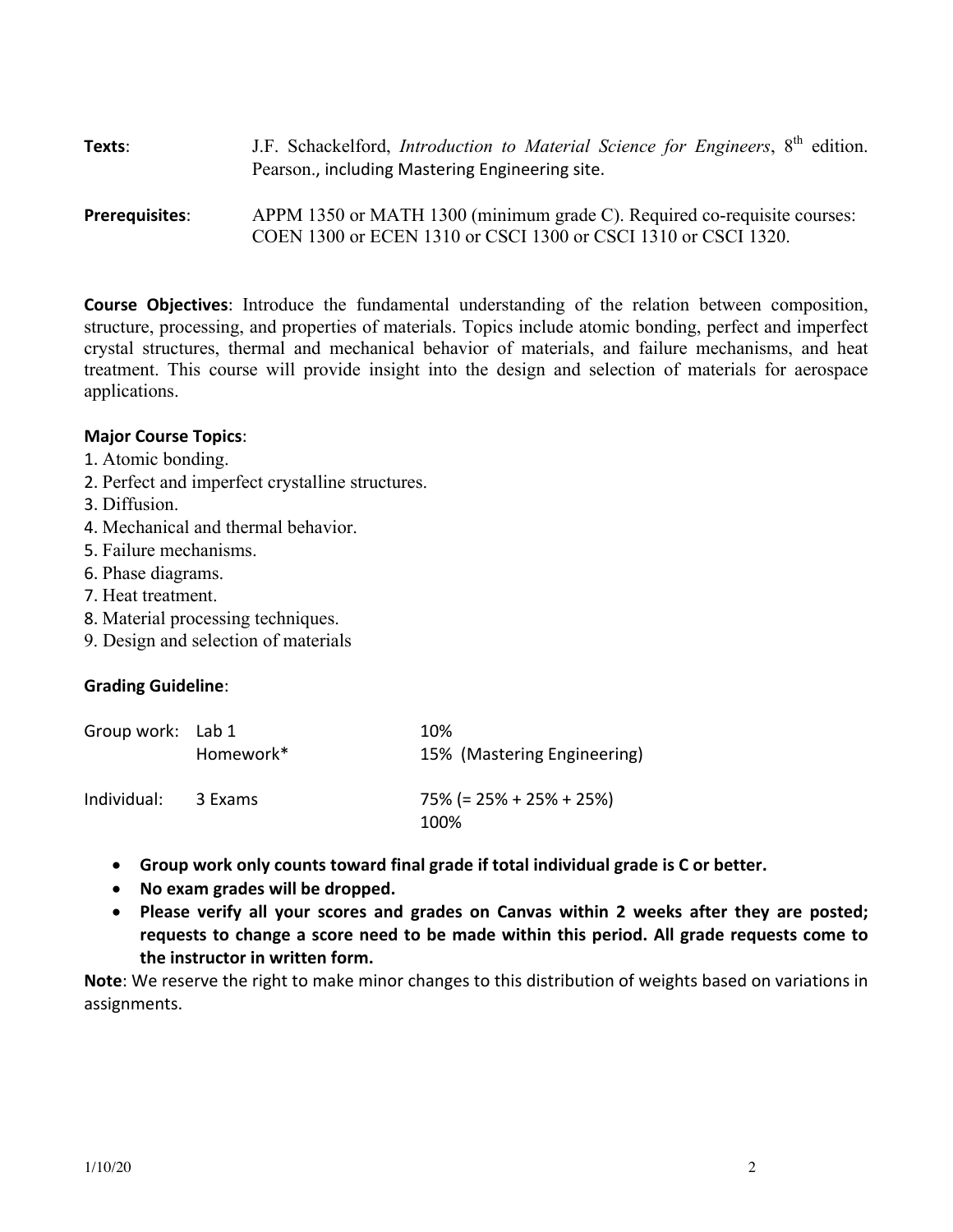### **Exam Times and Locations**:

- 1. Exam 1: 02/17, in class
- 2. Exam 2: 03/18, in class
- 3. Final Exam: 5/06, 7:30 to 9 PM

*Evaluated Outcomes:* The Department of Aerospace Engineering Sciences has adopted a policy of assigning grades according to evaluated outcomes (Ox) in each course. Each assignment designed and graded to assess some combination of several or a few of the following outcomes:

- **O1** Professional context and expectations (ethics, economics, etc.)
- **O2** Historical perspective and vision
- **O3** Multidisciplinary, system perspective
- **O4** Written, oral, graphical communication ability
- **O5** Knowledge of key scientific/engineering concepts
- **O6** Ability to define and conduct experiments, use instrumentation
- **O7** Ability to learn independently, find information
- **O8** Ability to work in teams
- **O9** Ability to design systems
- **O10** Ability to formulate and solve problems
- **O11** Ability to use and program computers

#### **Important Notes**:

- 1. Emails will be responded to during business hours, i.e. Monday through Friday, 8:00 am  $-$  5:00 pm. Emails regarding exams or lab reports which are received 24 hours or less before the exam or lab report deadlines will not be responded to. Students are encouraged to attend office hours in lieu of emails as it enables clarity and learning.
- 2. Changes may be made to the weekly course schedule based on occurring events that require different dispositions. We will give sufficient advance notice through announcements in class and posting on Canvas. Changes to this syllabus and assignments-table may be announced at any time during class periods. We will post the current syllabus and assignments-table on Canvas. Both are dated in the footnote.
- 3. Canvas will be used to send out announcements, to provide comments to you daily on class activities, and to provide general information about course assignments.
- 4. Attendance to all lectures and labs is expected.
- 5. Why have reading assignments, homework, lab exercises, and exams?
	- Reading assignments are to be completed before the lecture/discussion. The lecture/discussions should help to clarify and supplement what you have read.
	- Homework assignments are to lead you through important applications of current material. Homework enforces the mental processes that help you to become proficient in a subject. Before beginning any homework assignment, you should read the text and work the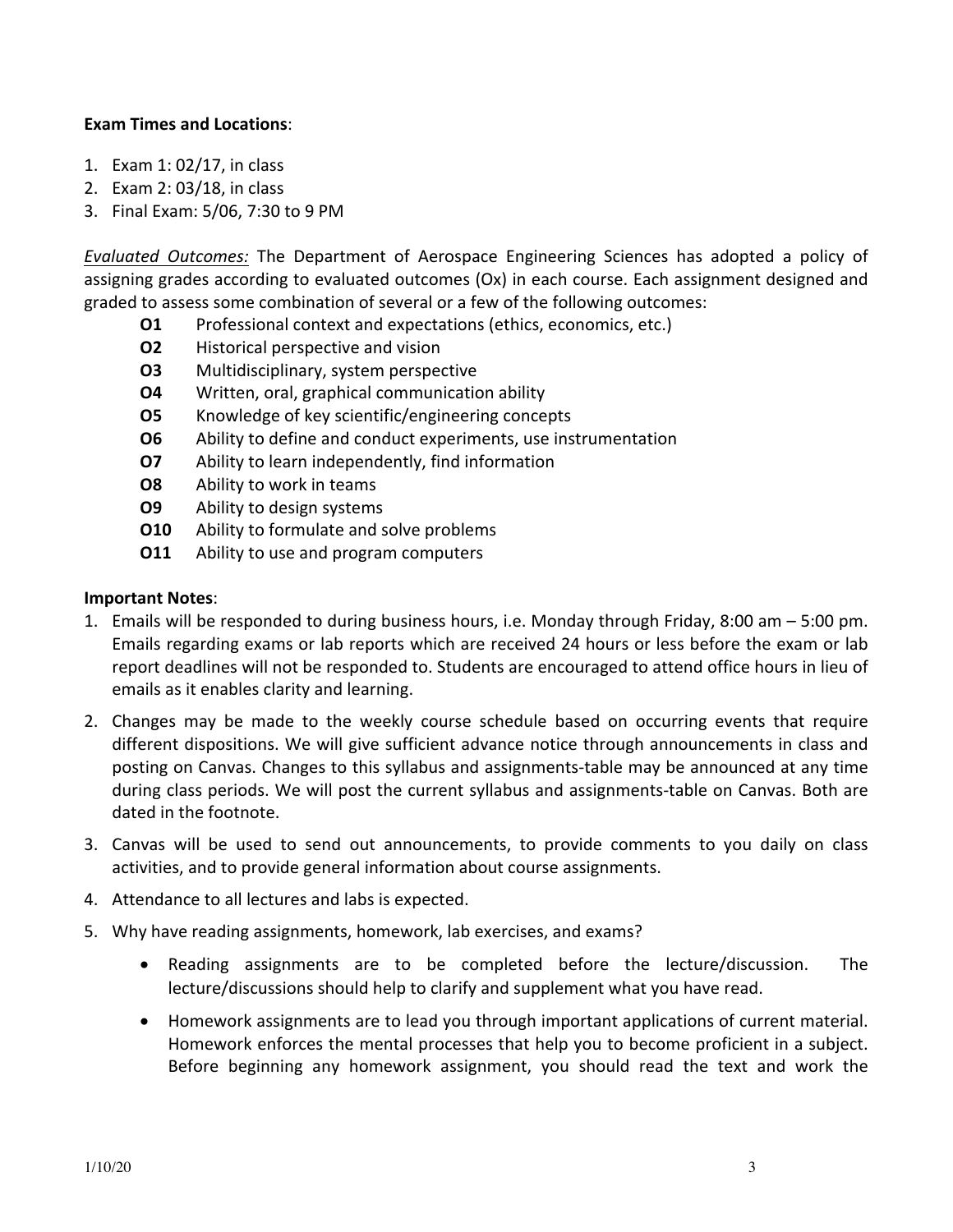examples in the text. Homework, which is graded in the category "groupwork", may be discussed with the TAs/TFs.

- You are responsible for concepts introduced in labs on exams.
- The lab will help you to learn how to synthesize the basic concepts, methods, and tools presented in the course curriculum. The team-oriented approach will give you experience in working and cooperating in groups. Group members must inform the TAs early on when one student does not cooperate. A portion (30%) of the lab grades will be from anonymous peer evaluation of the team members.
- 6. Homework:
	- All homework questions must be submitted to the Canvas discussion forum under the appropriate homework assignment/question. No homework questions should be emailed **to** the instructional team- all questions should be asked at office hours or posted to **Canvas**. The instructional team will not respond to posts that are posted after 5 PM the day before the homework is due.
	- Collaboration is permitted on homework. However, we strongly recommend to first work on your own on the homework before comparing your results with your homework team members. Teams of up to three students are permitted. Groups may change during the semester. You may discuss the means and methods for formulating and solving problems and even compare answers, but you are not free to copy someone's assignment. **Copying** material from any resource (including solutions manuals) and submitting it as one's own is considered plagiarism and is an Honor Code violation. Remember, the less you think about the problems yourself, the less you actually learn, and the more difficult it will be to succeed on exams.
	- You are encouraged to answer questions that other students pose to Canvas, but you may only discuss the means and methods for formulating and solving problems. You cannot compare answers on Canvas, and you may not post your exact work or computer code.
	- No late assignments will be accepted without documentation of a medical or family emergency. If you must miss class for an excused absence, you may submit your homework early. There are no exceptions to this policy.
	- Although each homework assignment will have several problems, all problems may not be graded. However, solutions will be provided to you for all the problems.
	- All homework must be submitted through MasteringEngineering.
	- Homework solutions are posted shortly after the submission deadline.
- **7.** Exams:
	- All academic-excused absences for exams or labs need to be communicated and approved 2 weeks ahead of the expected absence. Documentation for excused absence will be required. **These requests must be made in email to the instructor.**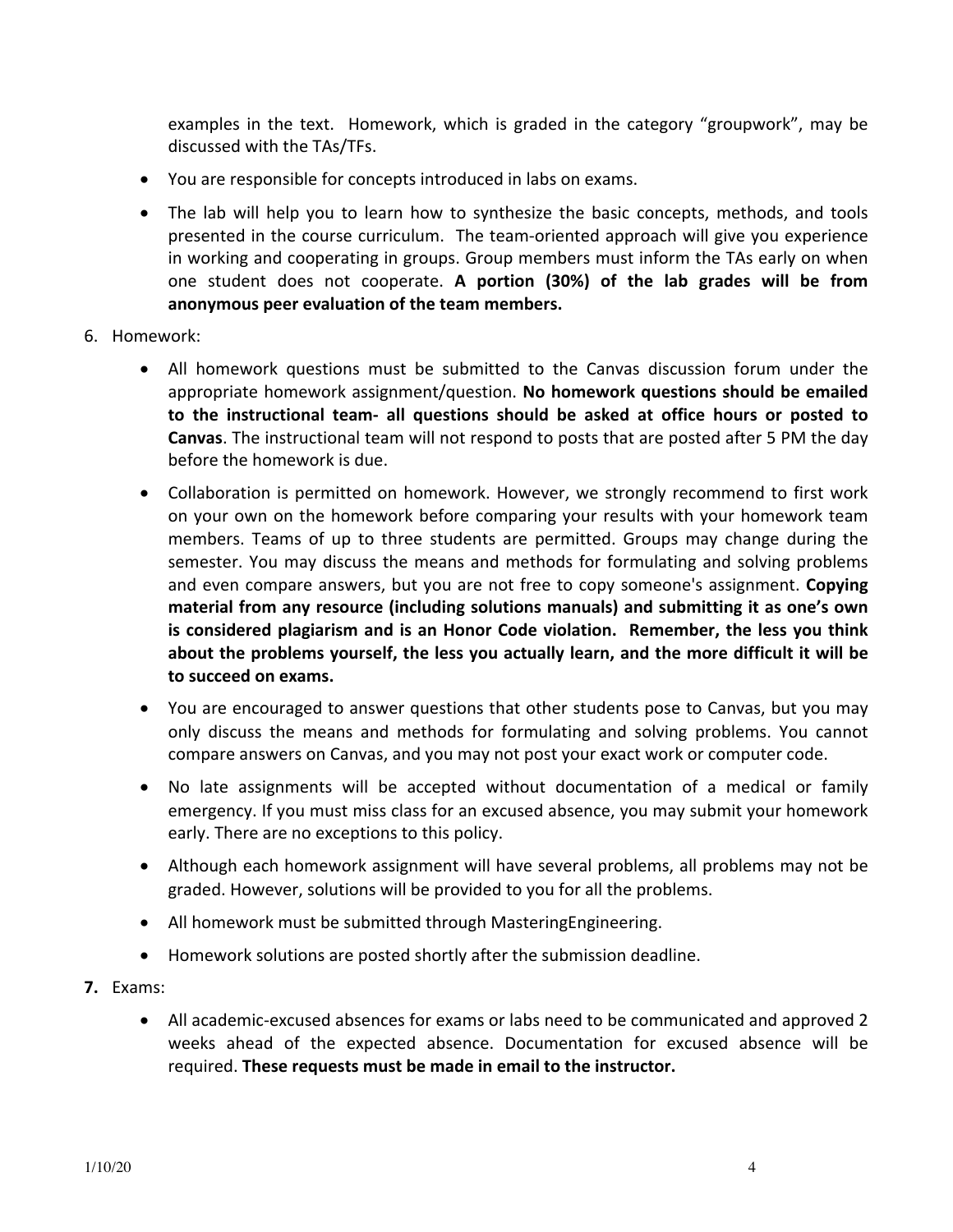- There will be no unexcused exam makeups provided. If you miss an exam, course instructors will evaluate each case on an individual basis based on the context and information available to make a determination if a makeup exam will be provided. Students are encouraged to provide as much documentation as possible to enable an informed decision
- If, under the circumstances outlined above, the instructor determines a make-up exam should be provided, the instructors reserve the right to not offer a make-up exam for either exam 1 or 2 and to instead count the grade of the student's comprehensive final exam in the place of the missed exam.
- Regrade requests must be submitted to the professors in writing within 2 weeks of the grade posting to Canvas. Submit the original assignment along with a typed page stating the problem number, grading issue, and what you believe the correct grade should be.

## 8. Labs:

- SAFETY is the number one priority for laboratory exercises. Access to PILOT depends upon your compliance with the PILOT Contract you have signed to obtain a computer logon and after-hours key code. PILOT offers a mandatory orientation at the beginning of the semester. You are required to attend the safety lecture offered at the beginning of the semester. Students must satisfy the safety requirements by submitting a lecture report on safety. This report, graded satisfactory or higher, is required before participating in the experiments.
- All team members are assumed to **contribute equally** to the overall progress and completion of the lab.
- Food or drinks (even water) are not allowed on the workstations in the PILOT lab plaza.
- Guidelines for Lab Reports will be handed out in a few weeks as they are assigned. Each lab assignment will include guidelines that are specific to the project.
- Students are encouraged to submit lab questions to the Canvas discussion page under the appropriate lab number and check/participate in the ongoing discussions. As with the homework, you may discuss the means and methods for formulating and solving problems but you cannot compare answers on Canvas nor post your exact work or computer code.
- 9. Grading:
	- Minor adjustments may be made in the determination of final letter grades and with grade cut lines, but there is no "curving" in this course.
	- To receive a course grade of C or better (which is required to fulfill the prerequisite for ASEN2003 and other courses), students must receive a C or better in the individual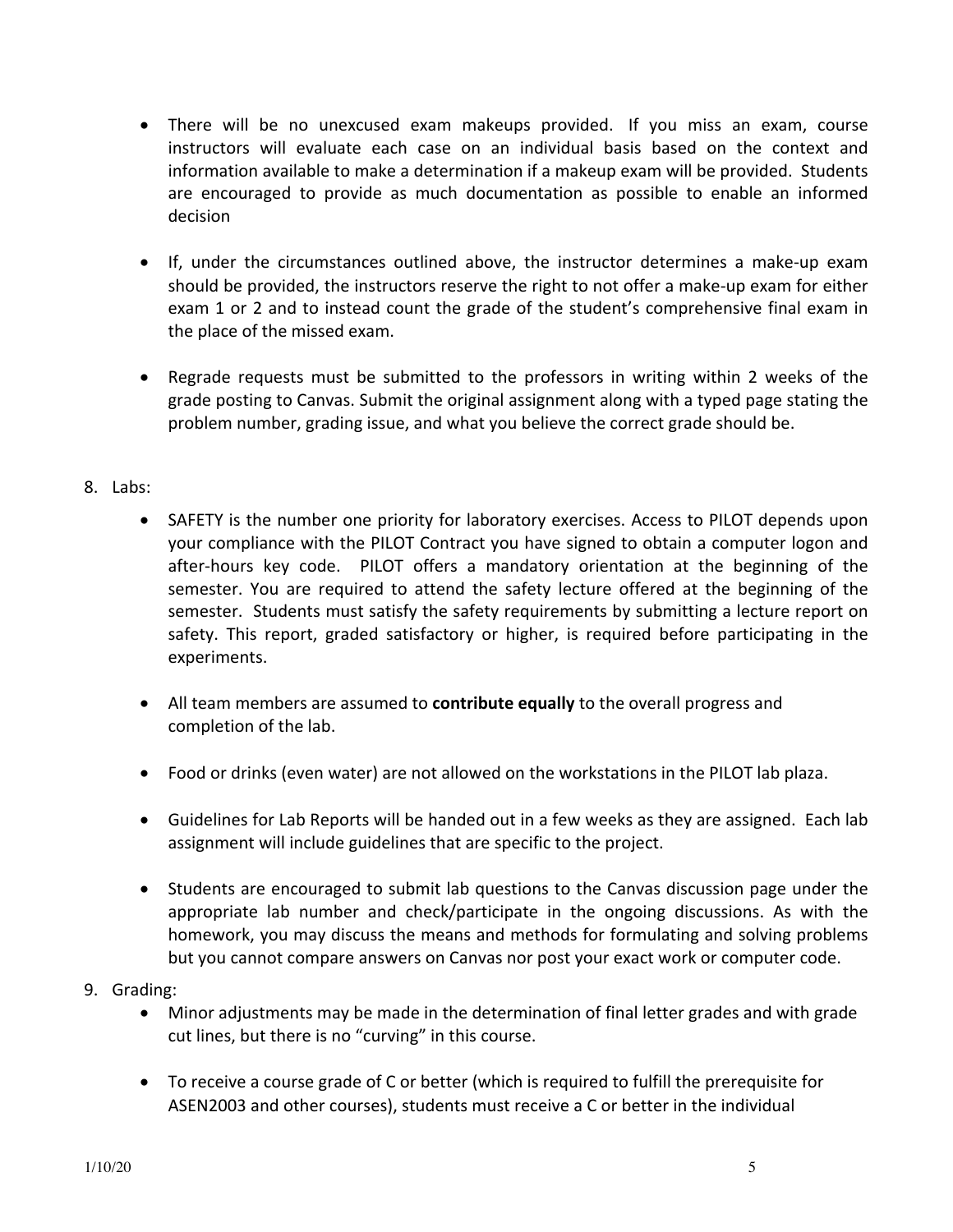coursework portion of the class. Stated differently, the students who receive an individual grade of C- or lower will not receive any group grades.

## **Accommodation for Disabilities**

If you qualify for accommodations because of a disability, please submit your accommodation letter from Disability Services to your faculty member in a timely manner so that your needs can be addressed. Disability Services determines accommodations based on documented disabilities in the academic environment. Information on requesting accommodations is located on the Disability Services website. Contact Disability Services at 303-492-8671 or dsinfo@colorado.edu for further assistance. If you have a temporary medical condition or injury, see Temporary Medical Conditions under the Students tab on the Disability Services website.

### **Classroom Behavior**

Students and faculty each have responsibility for maintaining an appropriate learning environment. Those who fail to adhere to such behavioral standards may be subject to discipline. Professional courtesy and sensitivity are especially important with respect to individuals and topics dealing with race, color, national origin, sex, pregnancy, age, disability, creed, religion, sexual orientation, gender identity, gender expression, veteran status, political affiliation or political philosophy. Class rosters are provided to the instructor with the student's legal name. I will gladly honor your request to address you by an alternate name or gender pronoun. Please advise me of this preference early in the semester so that I may make appropriate changes to my records. For more information, see the policies on classroom behavior and the Student Code of Conduct.

#### **Honor Code**

All students enrolled in a University of Colorado Boulder course are responsible for knowing and adhering to the Honor Code. Violations of the policy may include: plagiarism, cheating, fabrication, lying, bribery, threat, unauthorized access to academic materials, clicker fraud, submitting the same or similar work in more than one course without permission from all course instructors involved, and aiding academic dishonesty. All incidents of academic misconduct will be reported to the Honor Code  $(honor@colorado.edu);$  303-492-5550). Students who are found responsible for violating the academic integrity policy will be subject to nonacademic sanctions from the Honor Code as well as academic sanctions from the faculty member. Additional information regarding the Honor Code academic integrity policy can be found at the Honor Code Office website.

## **Sexual Misconduct, Discrimination, Harassment and/or Related Retaliation**

The University of Colorado Boulder (CU Boulder) is committed to fostering a positive and welcoming learning, working, and living environment. CU Boulder will not tolerate acts of sexual misconduct intimate partner abuse (including dating or domestic violence), stalking, protected-class discrimination or harassment by members of our community. Individuals who believe they have been subject to misconduct or retaliatory actions for reporting a concern should contact the Office of Institutional Equity and Compliance (OIEC) at 303-492-2127 or cureport@colorado.edu. Information about the OIEC, university policies, anonymous reporting, and the campus resources can be found on the OIEC website.